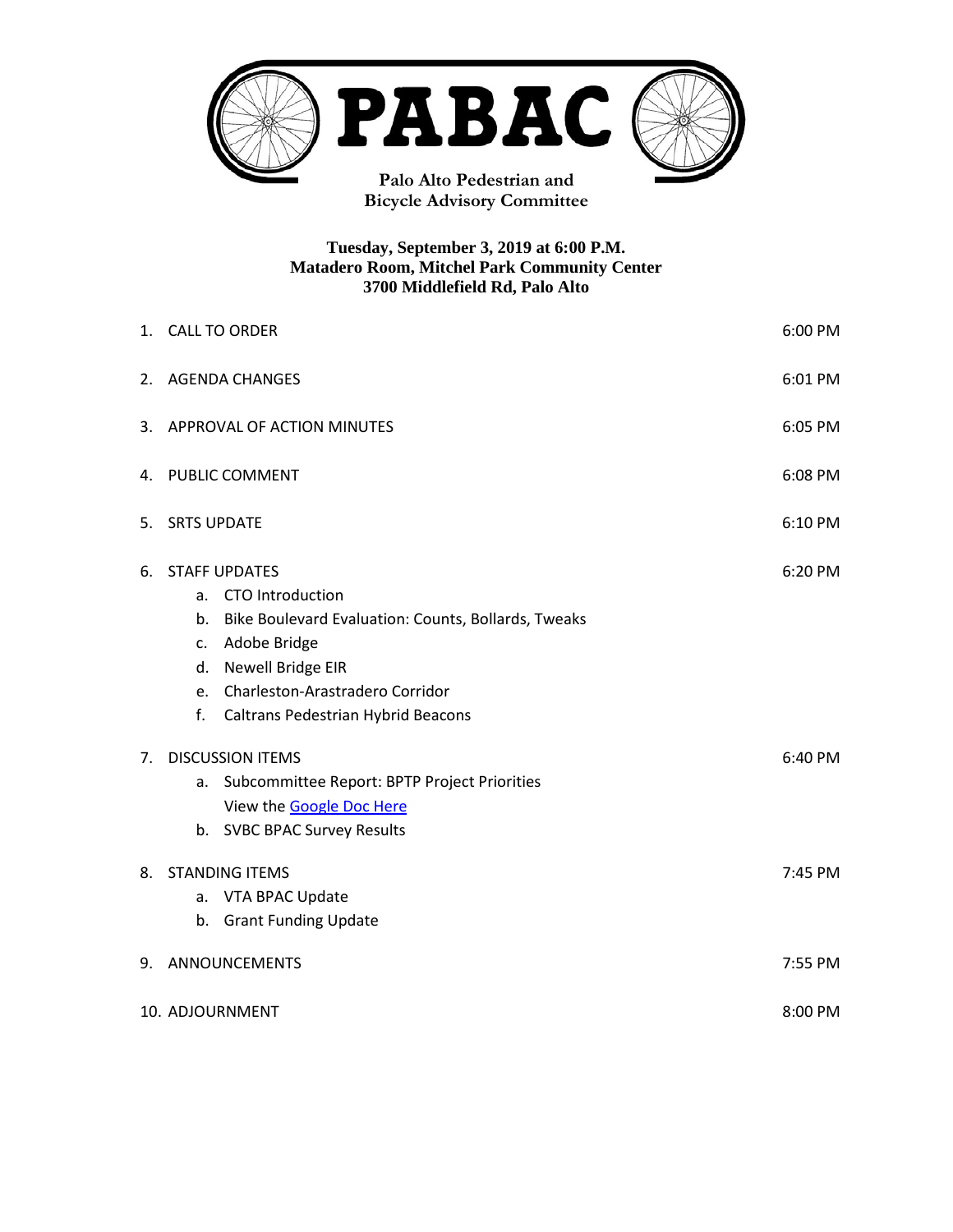|                                                                                                                                                                                |                                   | <b>PABAC</b><br>Palo Alto Pedestrian and<br><b>Bicycle Advisory Committee</b>                                                                      |  |
|--------------------------------------------------------------------------------------------------------------------------------------------------------------------------------|-----------------------------------|----------------------------------------------------------------------------------------------------------------------------------------------------|--|
|                                                                                                                                                                                |                                   | Tuesday, August 6, 2019                                                                                                                            |  |
| 6:00 P.M.                                                                                                                                                                      |                                   |                                                                                                                                                    |  |
|                                                                                                                                                                                |                                   |                                                                                                                                                    |  |
| MATADERO ROOM, MITCHELL PARK COMMUNITY CENTER<br>3700 Middlefield Road, Palo Alto, CA                                                                                          |                                   |                                                                                                                                                    |  |
|                                                                                                                                                                                |                                   |                                                                                                                                                    |  |
|                                                                                                                                                                                |                                   |                                                                                                                                                    |  |
|                                                                                                                                                                                |                                   | Ken Joye (Vice Chair), Bill Courington, Cedric de la Beaujardiere, Kathy<br>Durham, Paul Goldstein, Art Liberman, Robert Neff, Rob Robinson, Steve |  |
|                                                                                                                                                                                |                                   | Rock, Richard Swent, Bill Zaumen                                                                                                                   |  |
|                                                                                                                                                                                |                                   |                                                                                                                                                    |  |
|                                                                                                                                                                                |                                   | Eric Nordman (Chair), Bruce Arthur, Ann Crichton, David Hirsh, Jane                                                                                |  |
|                                                                                                                                                                                |                                   | Rosten                                                                                                                                             |  |
|                                                                                                                                                                                |                                   | Rosie Mesterhazy, Sylvia Star-Lack                                                                                                                 |  |
|                                                                                                                                                                                |                                   |                                                                                                                                                    |  |
|                                                                                                                                                                                |                                   | Owen Longstreth, Alan Wachtel                                                                                                                      |  |
| CALL TO ORDER at 6:03 p.m.<br>1.                                                                                                                                               |                                   |                                                                                                                                                    |  |
| 2.                                                                                                                                                                             | <b>AGENDA CHANGES</b>             |                                                                                                                                                    |  |
|                                                                                                                                                                                |                                   |                                                                                                                                                    |  |
|                                                                                                                                                                                |                                   |                                                                                                                                                    |  |
| 3.                                                                                                                                                                             | <b>APPROVAL OF ACTION MINUTES</b> |                                                                                                                                                    |  |
|                                                                                                                                                                                |                                   |                                                                                                                                                    |  |
| Motion by Mr. Robinson, seconded by Mr. Rock, to approve the minutes of June 4, 2019, as<br>presented. Motion passed unanimously with Mr. Goldstein and Mr. Zaumen abstaining. |                                   |                                                                                                                                                    |  |
| 4.                                                                                                                                                                             | <b>PUBLIC COMMENT</b>             |                                                                                                                                                    |  |
|                                                                                                                                                                                |                                   |                                                                                                                                                    |  |
|                                                                                                                                                                                |                                   | <b>Members Present:</b><br><b>Members Absent:</b><br><b>Staff Present:</b><br>Guest:<br>None<br><b>MOTION</b><br>None                              |  |

# **5. SRTS UPDATE**

 Ms. Mesterhazy reported she presented "Creating Safe Routes to School Programs" at the Bike Summit the prior week. A second Safe Routes to School Coordinator position has been posted. The next City/School Traffic Safety Committee meeting is scheduled for August 22 when incoming transportation safety representatives will receive training. Staff wants to obtain parent feedback via a parent survey regarding bike boulevards and to correct the misconception that a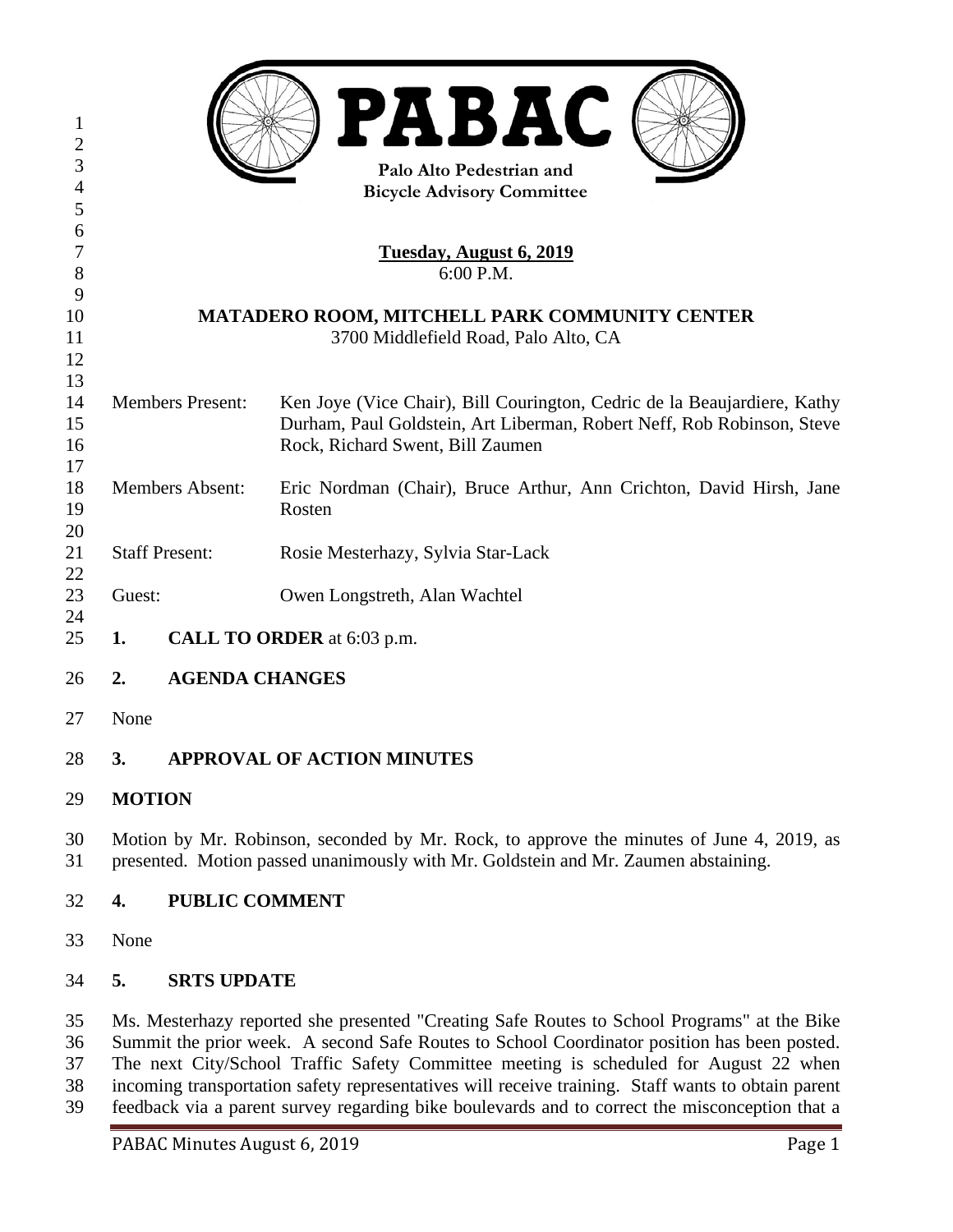bike boulevard means only projects that resemble the Ross Road project. Ms. Mesterhazy requested suggestions.

 Mr. Rock noted the different needs and wants of work commuters and school commuters with respect to traffic, speed, and safety. Perhaps staff should have two classifications of bicycle boulevards. Bill remarked that the Ross Road project was extremely different from other bike boulevards in Palo Alto. Mr. Liberman suggested staff should obtain parent feedback early in the planning phase of a project. Ms. Star-Lack advised that staff obtained parent feedback regarding 8 the Ross Road project in 2012. Mr. Liberman stated the 2012 students are no longer in elementary school, and the information needs to be presented again. Mr. Goldstein suggested staff learn what parents want in a project such that they will encourage their children to ride their bikes to school. Mr. Longstreth suggested student input is needed because they are the commuters. Surveys are probably the best method to obtain student input. Ms. Durham indicated the safety benefits of bike facilities are unknown to the general public, and safety is a fundamental responsibility of a bicycle-

- friendly community.
- Ms. Mesterhazy related that staff hopes to move forward with components of the Bicycle and

Pedestrian Transportation Plan. She clarified that she meant to request PABAC's thoughts about

the Bicycle and Pedestrian Plan Transportation Plan as it relates to the Ross Road project being a

component of the Plan. Prior to the Traffic Safety Committee meeting, she needs to find the best

way to share information and obtain feedback regarding the Plan and the Council review of bike

boulevard data.

Mr. Goldstein concurred with obtaining student feedback; however, students don't vote. Perhaps,

Ms. Mesterhazy could talk about the purposes of the Plan and recognize the issues around the Ross

Road project. Bill felt the public developed negative perceptions of the project because of the

difficulty of traversing Ross Road during construction. Mr. de la Beaujardiere suggested student

feedback could indicate the safety and support of Ross Road users.

## **6. STAFF UPDATES:**

## **a. Transportation Staffing**

 Ms. Star-Lack announced Philip Kamhi has been hired as Chief Transportation Official and will begin work on August 19. Joanna Chan has been hired as Senior Transportation Planner.

### **b. Bike Boulevard Evaluation**

 Ms. Star-Lack reported she has not been able to determine a date for a staff presentation of bike boulevard data to the Council. A draft staff report is being prepared but is not available for review.

### **c. Bikeshare/Scootershare**

 Ms. Star-Lack indicated the City Manager has not yet approved the draft guidelines, permit application, and process for reviewing applications for the pilot program.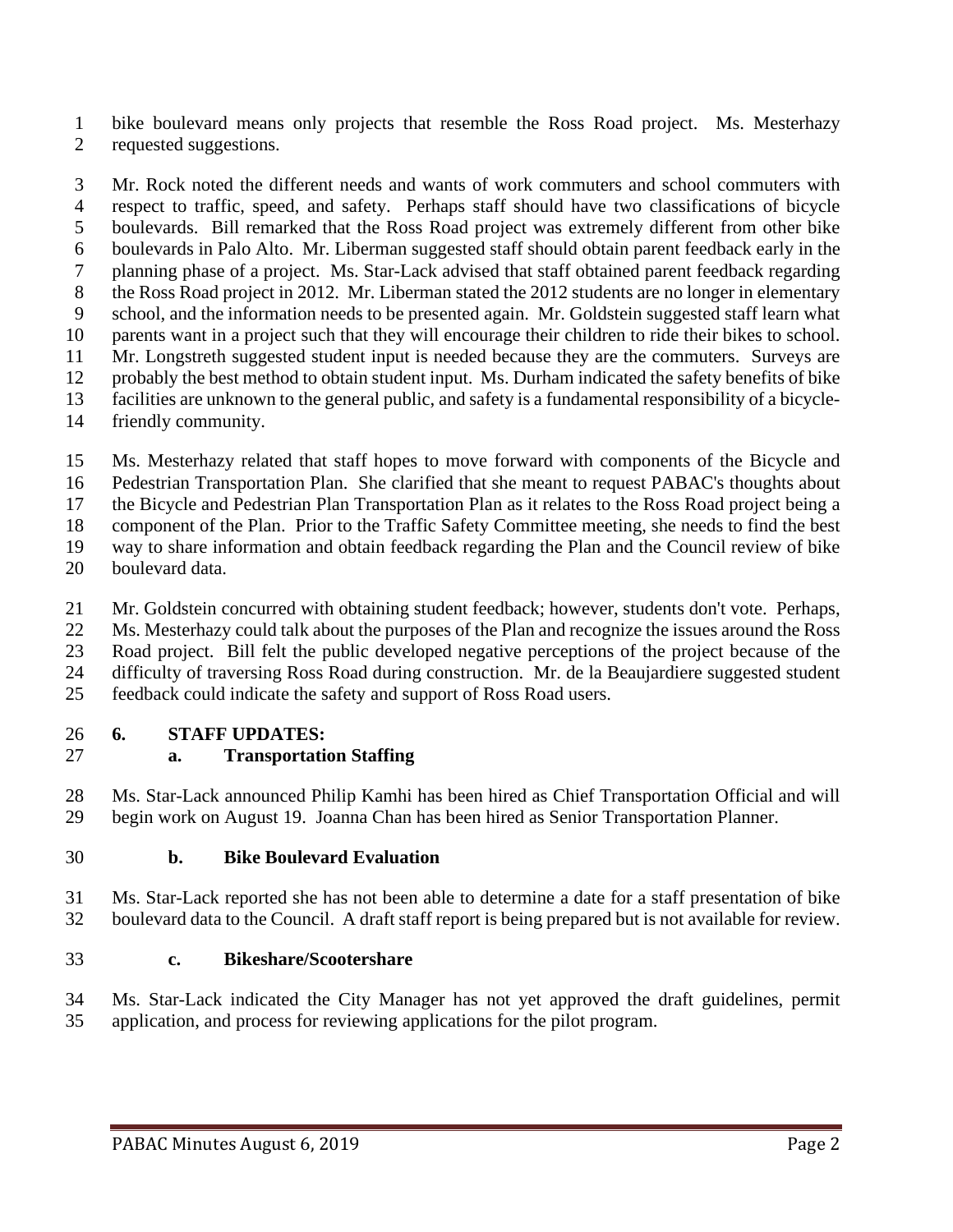### **d. Adobe Bridge**

 Ms. Star-Lack advised that Caltrans approved an encroachment permit in June and is awaiting the federal funds authorization (E-76). As soon as the E-76 is approved, the project will be released for bid, which hopefully will occur in August. Construction could begin in the fall and be complete by early 2021.

 Mr. Neff inquired whether the undercrossing may be closed prior to September 29. The undercrossing is part of the Bike Palo Alto route.

### **e. Newell Bridge EIR**

 Ms. Star-Lack noted the comment period for the EIR ended July 30. The EIR is scheduled for certification later in the year. Staff continues to submit applications for regulatory permits and construction funding. Under a best case scenario, the project will be released for bid in 2020 with in-channel work beginning in the summer of 2020 if feasible. The current design includes stop- controlled intersections, solid white shoulder lines, and 10-foot-wide travel lanes with sharrows. Staff will continue to work with Caltrans to determine if alternatives are feasible.

 Mr. Neff inquired whether the bridge can remain open to bicyclists and pedestrians during construction.

**f. Bikeway via Mercedes Project Condition of Approval**

Ms. Star-Lack explained that a condition of approval for the Mercedes dealership project requires

the construction of a bicycle path along East Bayshore and Embarcadero Road on private property.

 The condition of approval is consistent with the Bicycle and Pedestrian Transportation Plan and will help cyclists navigate to Geng Road.

### **g. Charleston-Arastradero Corridor**

 Ms. Star-Lack reported the paving for Phases I and II is complete. Median curbs and permanent striping will be complete prior to the beginning of school. Minor concrete work and landscaping at medians will follow median curb installation.

 Mr. Wachtel expressed concern that dashed bike lane striping in front of driveways will lead motorists turning into driveways to cut off bicyclists rather than to merge into the bike lane in advance of the turn. Green paint in the bike lane as it approaches an intersection may discourage motorists from merging toward the curb before turning at the intersection.

 Mr. Neff added that improvements to Middlefield may occur in Phase III. Ms. Mesterhazy indicated the earliest Phase III could begin is November.

### **h. Caltrans Pedestrian Hybrid Beacons**

Ms. Star-Lack advised that Caltrans is working on several pedestrian hybrid beacons on El Camino

due to pedestrian fatalities. Electrical work and ADA curb ramps have been completed for the

beacons located at El Camino/Vista and El Camino/Wilton/Barron. Electrical work is not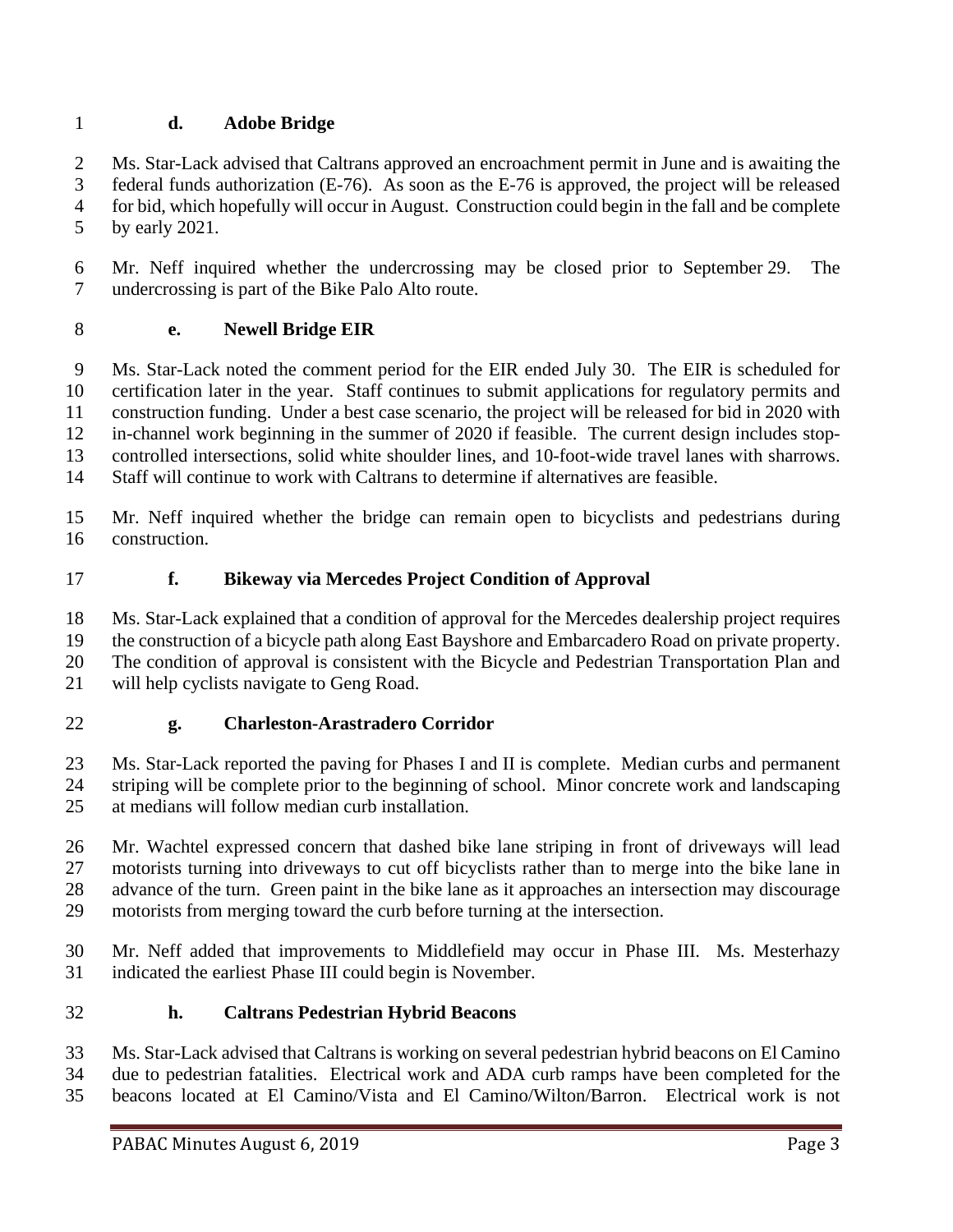- complete and the ADA curb ramps have not begun for the beacons located at El Camino/Fernando
- 2 and El Camino/College. For the beacon located at El Camino/Palo Alto Avenue, neither electric
- work nor curb ramps have begun.
- In response to questions, Ms. Star-Lack did not believe bike detectors would be installed because the projects respond to pedestrian fatalities. Caltrans will not install bike detectors. The beacons display a solid red light that stops traffic for pedestrians and bicyclists to cross the street. Safe
- Routes to School maps direct students to cross El Camino at full signals, not hybrid beacons.
- Posters and the Safe Routes to School website demonstrate usage of beacons.
- Vice Chair Joye noted the curb has been installed at El Camino/Wilton, but the street pavement has not been merged with the curb.
- Mr. Neff explained that the El Camino/Palo Alto Avenue beacon controls the slip lane only.
- Ms. Star-Lack related that she complained to Caltrans about the pedestrian timing for the signal at Matadero, and Caltrans agreed to fix the issue.

### **7. DISCUSSION ITEMS:**

## **a. Bike and Pedestrian Transportation Plan Project Priorities**

 Vice Chair Joye reported the subcommittee attempted to rank the programs and policies from Table 7.1 and the ideas discussed at the June PABAC meeting. PABAC may wish to complete the rankings and discuss folding the ideas into Table 7.1.

 PABAC members supported prioritizing the Park Boulevard bike boulevard project. Ms. Star-Lack advised PABAC members to make their opinions known to Council Members.

 Mr. Neff suggested the subcommittee review plans for Park Boulevard and lessons learned from the Ross Road project and consider the components that are critical for an improved Park Boulevard project. Mr. Goldstein suggested two or three members meet with Council Members after the subcommittee prepares its concepts for Park Boulevard. Mr. Zauman advised that PABAC is advisory to staff; therefore, PABAC members as individuals should approach Council Members. Silicon Valley Bicycle Coalition (SVBC) may be the appropriate group to advocate for bicycle projects before the Council. Mr. Courington felt PABAC can write a letter to staff expressing its collective opinion, and staff can submit the letter to the Council. Mr. Rock suggested experimenting with changes to the Ross Road project. Ms. Star-Lack indicated all future projects will involve a trial of temporary improvements. An industry for substantial temporary improvements is developing and will be another tool for staff to utilize.

## **8. STANDING ITEMS:**

# **a. VTA BPAC Update**

 Mr. Neff related that BPAC approved the criteria for the Measure B bicycle grant program in July, and the Board approved the program in August. The grant program will emphasize community support for new projects, connections to jobs and schools, cross-barrier connections, and connections between communities. BPAC discussed a project list to provide to MTC for its 2050 transportation modeling. The vision of projects beyond completion of BART was virtually